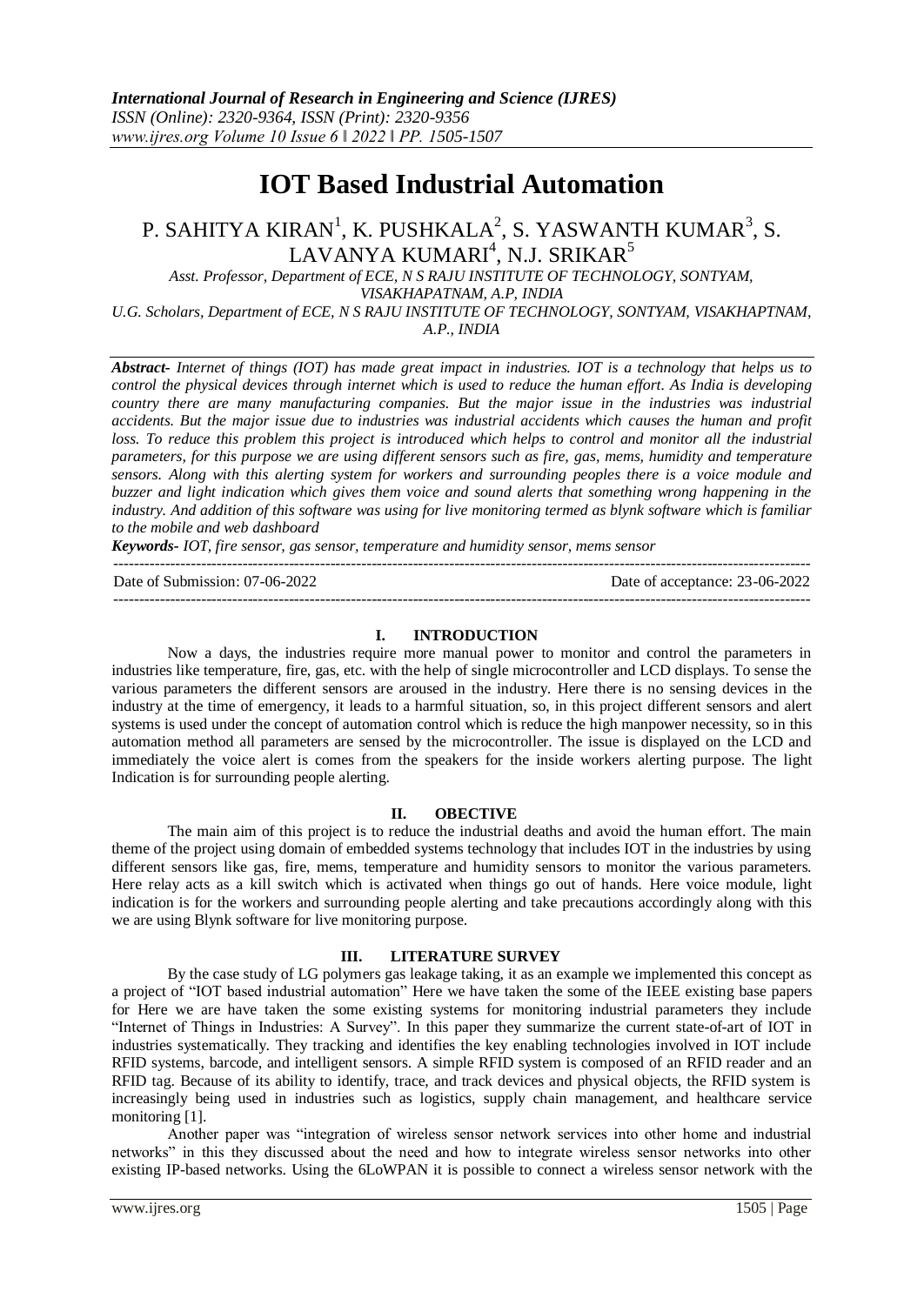internet and other IP-based networks in home and industrial environments. The 6LoWPAN also implements the header compression and fragmentation as well as reassemble of fragments in order to map from IPv6 to ZigBee networks [2].

#### **IMPLEMENTATION**

Here the different sensors like fire, gas, mems, and temperature & humidity sensors are used for detect the slight changes in the industries. All the sensors are interfaced through the Arduino Atmega 328. If any sensor detects the faults the then immediately the power supply turned off by the relay. Here relay acts as kill switch



whenever things go out of hands its automatically turns off the power supply. Here relay acts as kill switch whenever things go out of hands its automatically turns off the power supply and voice alert is coming from the speaker and buzzer will activated and along with this the GSM is used for sending the messages to the the higher authorities to take approximate measures. For the surrounding peoples the light is placed on top of the industry is turned on which is visible to the surrounding people. This all parameters is live monitored and stored in the blynk software from both pc and mobile. Blynk allows us to create applications and then use it to control Arduino board connected to a PC with internet access, from anywhere in the world, (for instance, controlled, servos, receive data etc.), with a smartphone and a website world, (for instance, controlled, servos, receive data etc.), with a smart phone and a website.

Basically, Blynk are two types

1.Web dashboard

2.Mobile dashboard

#### **IV. RESULTS**

This is the hardware output of the project. The figure 3(a) shows the initial condition of the system.



**Fig.2: IOT Based Industrial Automation**